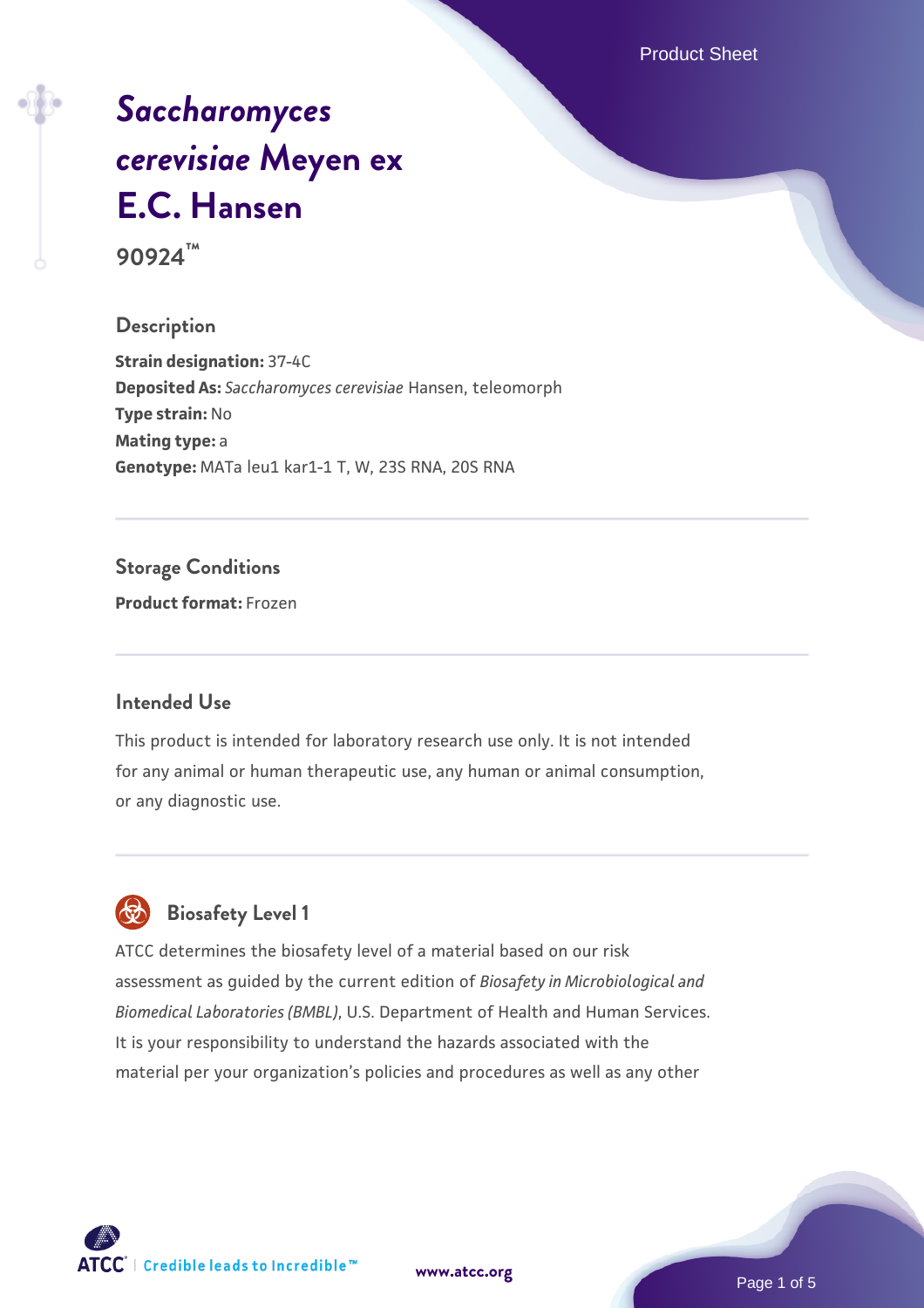#### **[Saccharomyces cerevisiae](https://www.atcc.org/products/90924)** [Meyen ex E.C. Hansen](https://www.atcc.org/products/90924) **90924**

applicable regulations as enforced by your local or national agencies.

ATCC highly recommends that appropriate personal protective equipment is always used when handling vials. For cultures that require storage in liquid nitrogen, it is important to note that some vials may leak when submersed in liquid nitrogen and will slowly fill with liquid nitrogen. Upon thawing, the conversion of the liquid nitrogen back to its gas phase may result in the vial exploding or blowing off its cap with dangerous force creating flying debris. Unless necessary, ATCC recommends that these cultures be stored in the vapor phase of liquid nitrogen rather than submersed in liquid nitrogen.

#### **Certificate of Analysis**

For batch-specific test results, refer to the applicable certificate of analysis that can be found at www.atcc.org.

#### **Growth Conditions**

**Medium:**  [ATCC Medium 1245: YEPD](https://www.atcc.org/-/media/product-assets/documents/microbial-media-formulations/1/2/4/5/atcc-medium-1245.pdf?rev=705ca55d1b6f490a808a965d5c072196) **Temperature:** 25°C

#### **Material Citation**

If use of this material results in a scientific publication, please cite the material in the following manner: *Saccharomyces cerevisiae* Meyen ex E.C. Hansen (ATCC 90924)



**[www.atcc.org](http://www.atcc.org)**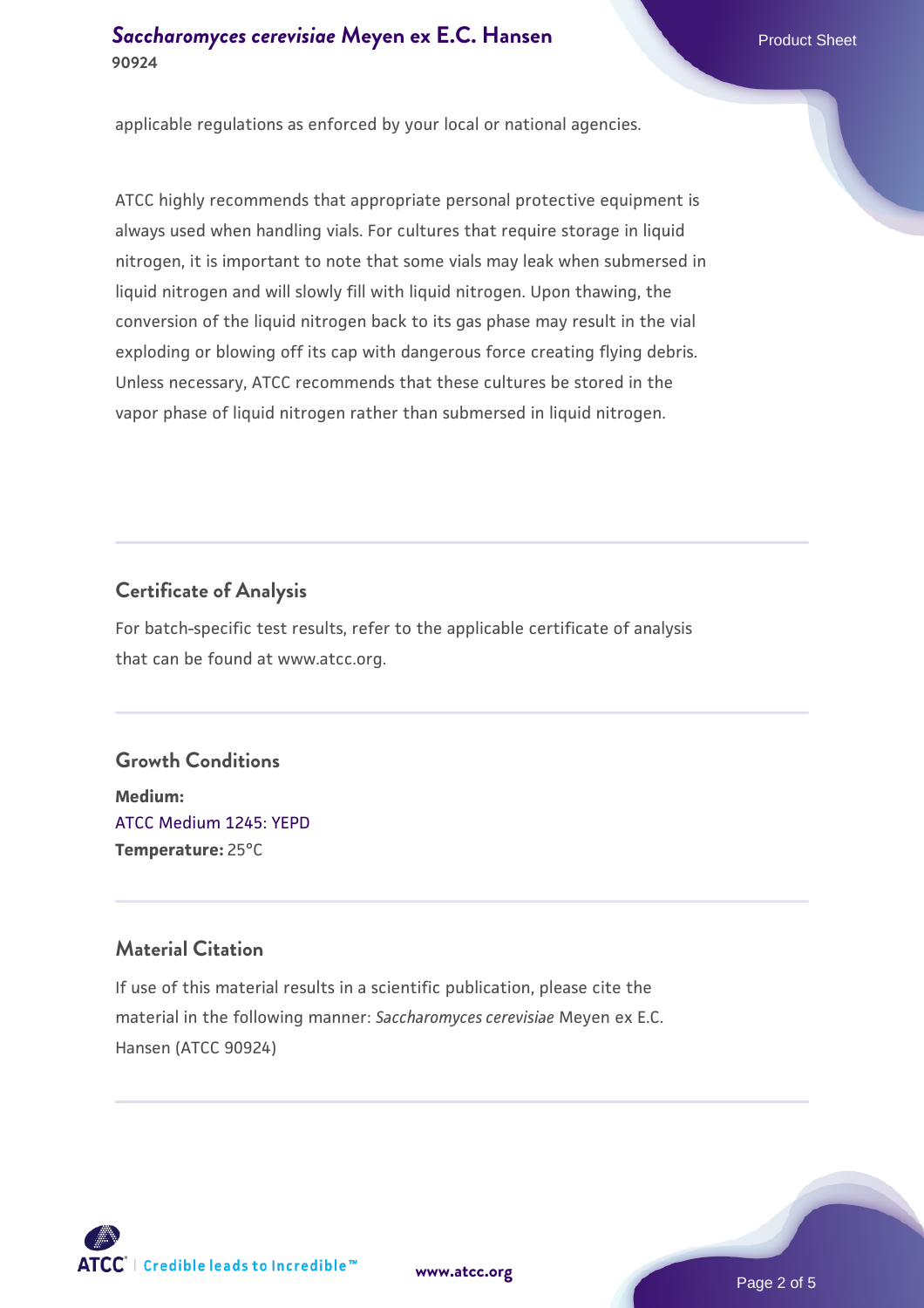#### **[Saccharomyces cerevisiae](https://www.atcc.org/products/90924)** [Meyen ex E.C. Hansen](https://www.atcc.org/products/90924) **90924**

#### **References**

References and other information relating to this material are available at www.atcc.org.

#### **Warranty**

The product is provided 'AS IS' and the viability of ATCC® products is warranted for 30 days from the date of shipment, provided that the customer has stored and handled the product according to the information included on the product information sheet, website, and Certificate of Analysis. For living cultures, ATCC lists the media formulation and reagents that have been found to be effective for the product. While other unspecified media and reagents may also produce satisfactory results, a change in the ATCC and/or depositor-recommended protocols may affect the recovery, growth, and/or function of the product. If an alternative medium formulation or reagent is used, the ATCC warranty for viability is no longer valid. Except as expressly set forth herein, no other warranties of any kind are provided, express or implied, including, but not limited to, any implied warranties of merchantability, fitness for a particular purpose, manufacture according to cGMP standards, typicality, safety, accuracy, and/or noninfringement.

#### **Disclaimers**

This product is intended for laboratory research use only. It is not intended for any animal or human therapeutic use, any human or animal consumption, or any diagnostic use. Any proposed commercial use is prohibited without a license from ATCC.

While ATCC uses reasonable efforts to include accurate and up-to-date information on this product sheet, ATCC makes no warranties or representations as to its accuracy. Citations from scientific literature and

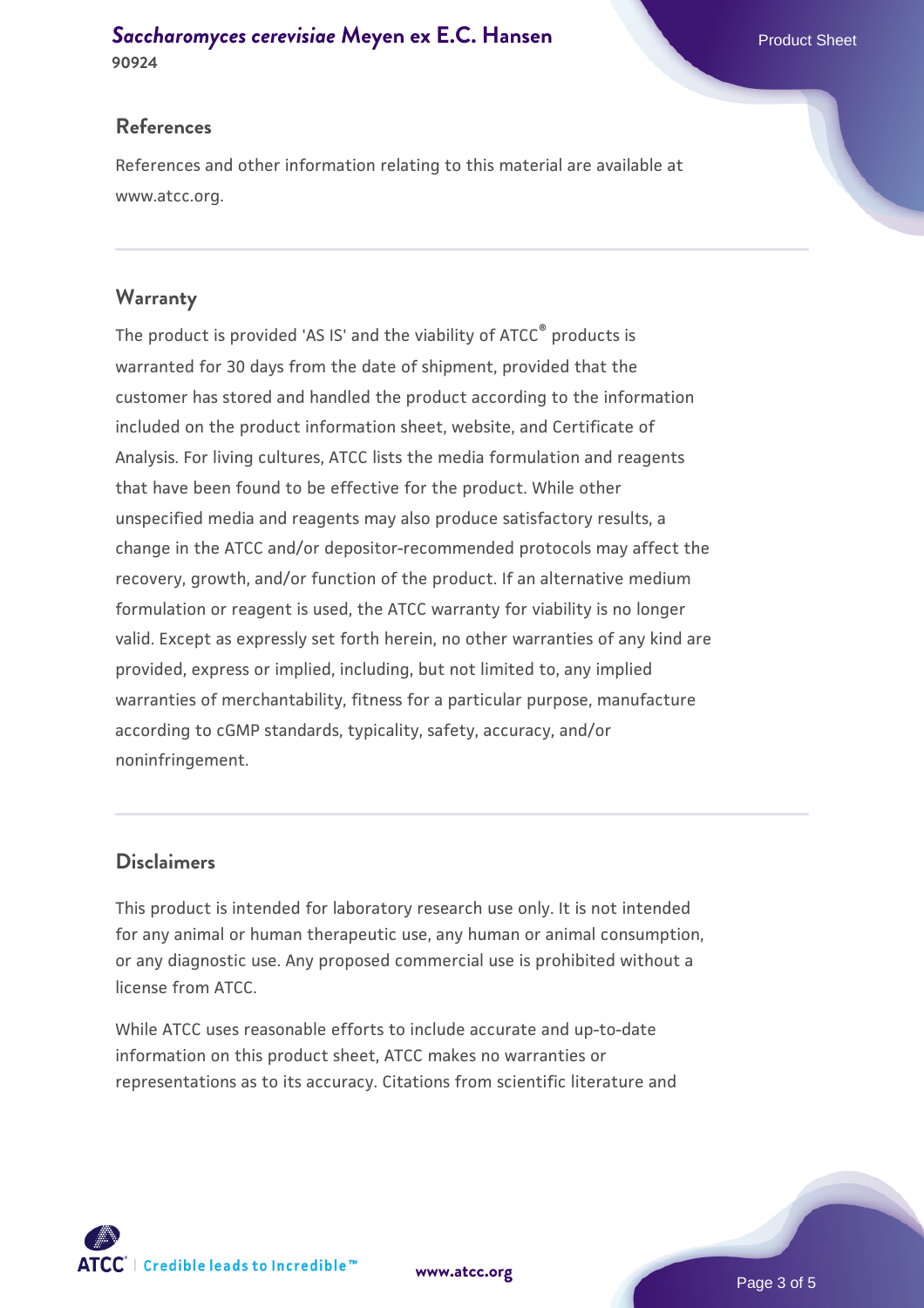patents are provided for informational purposes only. ATCC does not warrant that such information has been confirmed to be accurate or complete and the customer bears the sole responsibility of confirming the accuracy and completeness of any such information.

This product is sent on the condition that the customer is responsible for and assumes all risk and responsibility in connection with the receipt, handling, storage, disposal, and use of the ATCC product including without limitation taking all appropriate safety and handling precautions to minimize health or environmental risk. As a condition of receiving the material, the customer agrees that any activity undertaken with the ATCC product and any progeny or modifications will be conducted in compliance with all applicable laws, regulations, and guidelines. This product is provided 'AS IS' with no representations or warranties whatsoever except as expressly set forth herein and in no event shall ATCC, its parents, subsidiaries, directors, officers, agents, employees, assigns, successors, and affiliates be liable for indirect, special, incidental, or consequential damages of any kind in connection with or arising out of the customer's use of the product. While reasonable effort is made to ensure authenticity and reliability of materials on deposit, ATCC is not liable for damages arising from the misidentification or misrepresentation of such materials.

Please see the material transfer agreement (MTA) for further details regarding the use of this product. The MTA is available at www.atcc.org.

#### **Copyright and Trademark Information**

© ATCC 2021. All rights reserved. ATCC is a registered trademark of the American Type Culture Collection.

#### **Revision**

This information on this document was last updated on 2021-05-19



**[www.atcc.org](http://www.atcc.org)**

Page 4 of 5